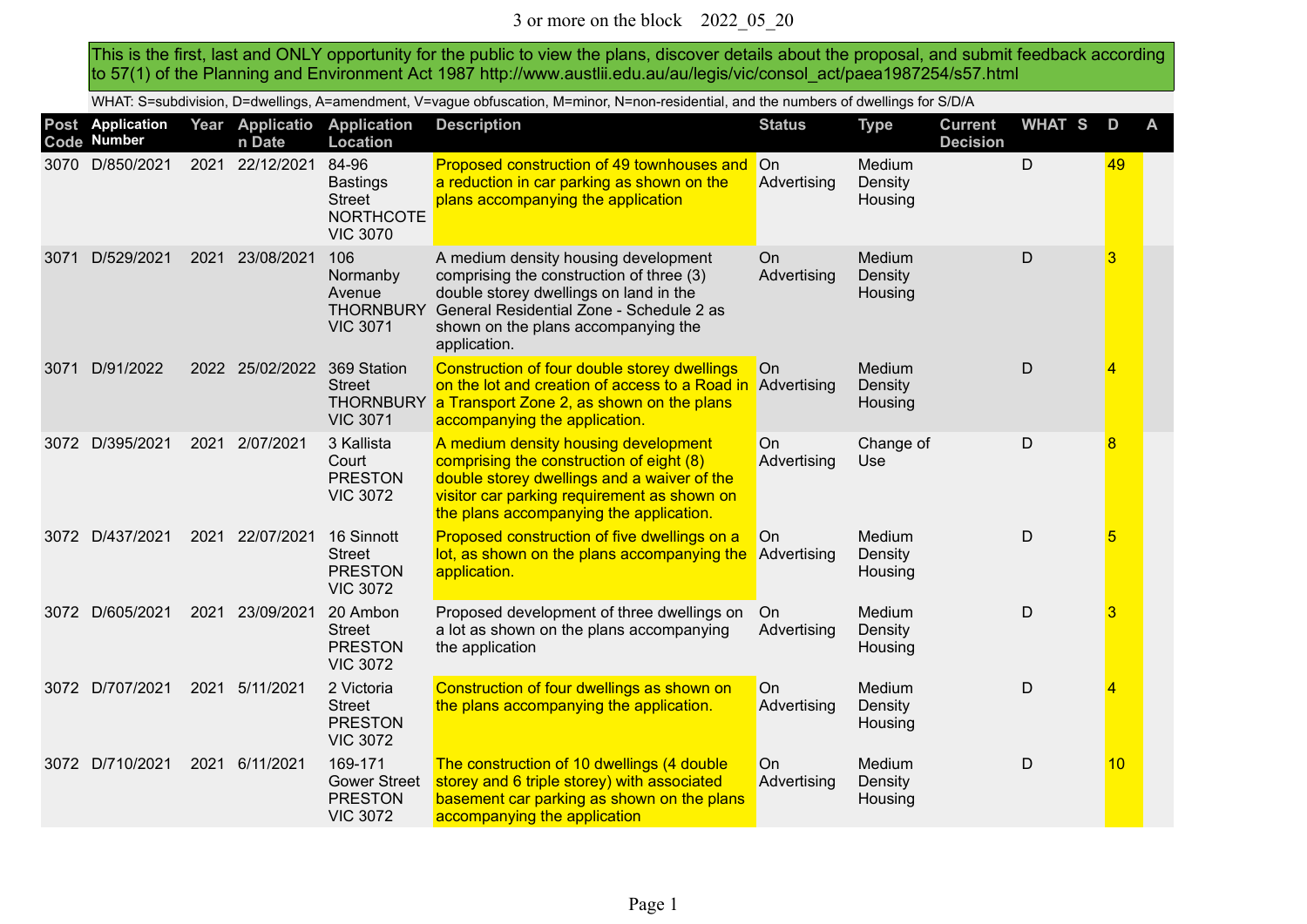| 3072 | D/778/2021                   | 2021 | 6/12/2021      | 356 Gilbert<br>Road<br><b>PRESTON</b><br><b>VIC 3072</b>            | Proposed construction of three (3) double<br>storey dwellings as shown on the plans<br>accompanying the application                                                                                                                                                                                                                                             | On<br>Advertising        | Medium<br>Density<br>Housing | D      | 3                       |
|------|------------------------------|------|----------------|---------------------------------------------------------------------|-----------------------------------------------------------------------------------------------------------------------------------------------------------------------------------------------------------------------------------------------------------------------------------------------------------------------------------------------------------------|--------------------------|------------------------------|--------|-------------------------|
| 3073 | D/612/2014/A 2014 16/10/2021 |      |                | 64 Locher<br>Avenue<br><b>RESERVOIR</b><br><b>VIC 3073</b>          | Construction of three (3) double storey<br>dwellings as shown on the plans<br>accompanying the application.                                                                                                                                                                                                                                                     | On<br>Advertising        | Amended<br>Plans/Per<br>mit  | D      | 3                       |
| 3073 | D/480/2020                   | 2020 | 13/08/2020     | 11 Nisbett<br><b>Street</b><br><b>RESERVOIR</b><br><b>VIC 3073</b>  | Proposed construction of five (5) three-storey On<br>dwellings and waiver of the visitor car parking Advertising<br>requirements of Clause 52.06 as shown on<br>the plans accompanying the application                                                                                                                                                          |                          | Medium<br>Density<br>Housing | D      | 5                       |
| 3073 | D/681/2020                   | 2020 | 16/11/2020     | 8 Balfour<br><b>Street</b><br><b>RESERVOIR</b><br><b>VIC 3073</b>   | A variation to the registered restrictive<br>covenant (created by Instrument<br>No.1552779) on the Certificate of Title for Lot<br>1019 on Plan of Subdivision 008481 to allow<br>the construction of more than one (1) dwelling<br>on the site, as detailed on the application<br>documents proposing the construction of<br>three (3) double-storey dwellings | <b>On</b><br>Advertising | Medium<br>Density<br>Housing | S<br>D | $\overline{\mathbf{3}}$ |
|      | 3073 D/277/2021              | 2021 | 27/05/2021     | 7 Dumbarton<br><b>Street</b><br><b>RESERVOIR</b><br><b>VIC 3073</b> | Proposed construction of four dwellings, as<br>shown on the plans accompanying the<br>application.                                                                                                                                                                                                                                                              | On<br>Advertising        | Medium<br>Density<br>Housing | D      | 4                       |
|      | 3073 D/353/2021              | 2021 | 22/06/2021     | Road<br><b>RESERVOIR</b><br><b>VIC 3073</b>                         | 167 Rathcown A medium density housing development<br>comprised of the construction of four (4)<br>dwellings as shown on the plans<br>accompanying the application.                                                                                                                                                                                              | <b>On</b><br>Advertising | Medium<br>Density<br>Housing | D      | 4                       |
|      | 3073 D/370/2021              | 2021 | 29/06/2021     | Road<br><b>RESERVOIR</b><br><b>VIC 3073</b>                         | 54 Summerhill A medium density housing development<br>comprised of the construction of five (5)<br>double storey dwellings and basement car<br>parking, as shown on the plans<br>accompanying the application.                                                                                                                                                  | <b>On</b><br>Advertising | Medium<br>Density<br>Housing | D      | 5                       |
| 3073 | D/439/2021                   | 2021 | 23/07/2021     | 13 Dundee<br><b>Street</b><br><b>RESERVOIR</b><br><b>VIC 3073</b>   | A medium density housing development<br>comprising the construction of (5) double<br>storey dwellings on land in the General<br>Residential Zone - Schedule 1 as shown on<br>the submitted plans                                                                                                                                                                | On<br>Advertising        | Medium<br>Density<br>Housing | D      | 5                       |
|      | 3073 D/568/2021              |      | 2021 8/09/2021 | 48 Dundee<br><b>Street</b><br><b>RESERVOIR</b><br><b>VIC 3073</b>   | Proposed construction of four (4) double<br>storey dwellings, as shown on the plans<br>accompanying the application.                                                                                                                                                                                                                                            | On<br>Advertising        | Medium<br>Density<br>Housing | D      | 4                       |